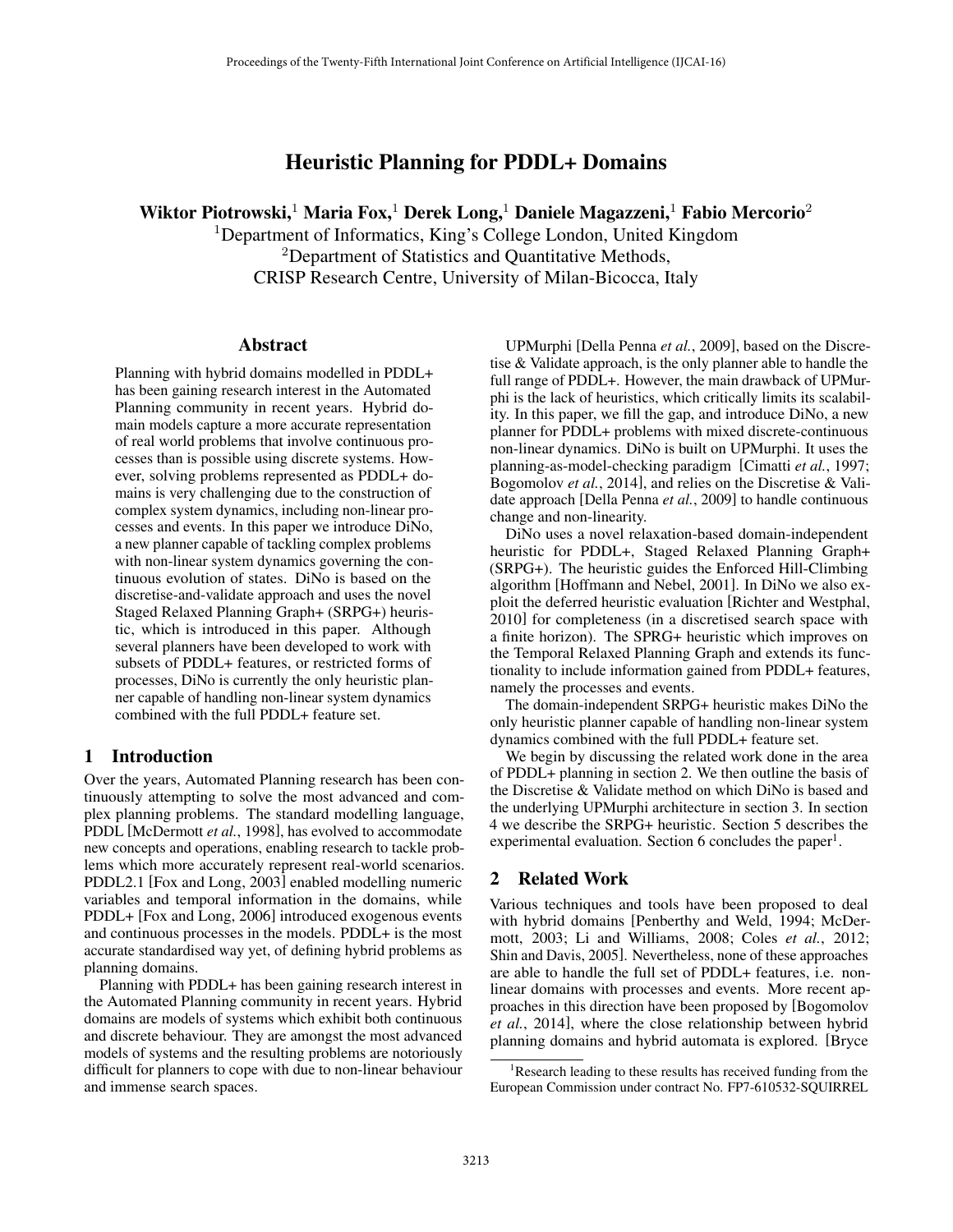*et al.*, 2015] use dReach with a SMT solver to handle hybrid domains. However, dReach does not use PDDL+, and cannot handle exogenous events.

On the other hand, many works have been proposed in the model checking and control communities to handle hybrid systems. Some examples include [Cimatti *et al.*, 2015; Cavada *et al.*, 2014; Tabuada *et al.*, 2002; Maly *et al.*, 2013], sampling-based planners [Karaman *et al.*, 2011; Lahijanian *et al.*, 2014]. Another related direction is *falsification* of hybrid systems (i.e., guiding the search towards the error states, that can be easily cast as a planning problem) [Plaku *et al.*, 2013; Cimatti *et al.*, 1997]. However, while all these works aim to address a similar problem, they cannot reason with PDDL+ domains. Some recent works [Bogomolov *et al.*, 2014; 2015] are trying to define a formal translation between PDDL+ and standard hybrid automata, but so far only an over-approximation has been defined, that only allows proving plan non-existence. PDDL+ also presents important features, including Timed Initial Literals/Fluents, no-moving target rule, epsilon separation of actions. Currently, no control-based approaches can handle PDDL+ models.

To date, the only viable approach in this direction is PDDL+ planning via *discretisation*. UPMurphi [Della Penna *et al.*, 2012], which implements the Discretise & Validate approach, is able to deal with the full range of PDDL+ features. UPMurphi's main drawback is the lack of heuristics which strongly limits its scalability. However, UPMurphi was successfully used in the multiple-battery management domain [Fox *et al.*, 2012], for urban traffic control [Vallati *et al.*, 2016], and for unit commitment problem [Piacentini *et al.*, 2016] . In all cases, a domain-*specific* heuristic was used.

# 3 Discretise & Validate Approach

As a successor to UPMurphi, DiNo relies on the Discretise & Validate approach [Della Penna *et al.*, 2012] which approximates the continuous dynamics of systems in a discretised model with uniform time steps and step functions. Using a discretised model and a finite-time horizon ensures a finite number of states in the search for a solution. Solutions to the discretised problem are validated against the original continuous model using VAL [Howey *et al.*, 2004]. If the plan at a certain discretisation is not valid, the discretisation can be refined and the process iterates. An outline of the Discretise & Validate process is shown in Figure 1.

In order to plan in the discretised setting, PDDL+ models are translated into *finite state temporal systems*, as formally described in the following2.

Definition 1. *State. Let P be a finite set of propositions and*  $V = \{v_1, ..., v_n\}$  *a set of real variables. A state s is*  $\alpha$  triple  $s = (p(s), v(s), t(s))$ , where  $p(s) \subseteq P$ ,  $v(s) =$  $(v_1(s),...,v_n(s)) \in \mathbb{R}^n$  *is a vector of real numbers, and*  $t(s)$ *the value of the temporal clock in state s. We also denote with*  $v_i(s)$  *the value of variable at the <i>i*-th position in  $v(s)$ *.* 

Note that real variables and temporal clock are discretised, according to the Discretise & Validate approach.



Figure 1: The Discretise & Validate process

**Definition 2.**  $\Delta$ -Action. A  $\Delta$ -action updates the state during *the search. It can be of three types: an instantaneous PDDL action, a* snap action *[Long and Fox, 2003], or a time-passing action, tp.*

The effect of instantaneous actions and snap actions, is to update the state variables in the state resulting from their application, and to start/end a durative action, respectively.

The time-passing action implements the step function used to discretise the system dynamics, its effects are: (i) updating all numeric state variables affected by the combined effect of all processes that are active at the time of application, (ii) updating all state variables affected by events, and (iii) advancing time by  $\Delta t$ .

Definition 3. *Finite State Temporal System (FSTS). Let a Finite State Temporal System S be a tuple*  $(S, s_0, \Delta A, \mathcal{D}, F, T)$ *where S* is a finite set of states,  $s_0 \in S$  the initial state,  $\Delta A$ *is a finite set of*  $\Delta$ -*actions and*  $\mathcal{D} = \{0, \Delta t\}$  *where*  $\Delta t$  *is the discretised time step.*  $F : S \times \Delta A \times D \rightarrow S$  *is the transition function, i.e.*  $F(s, \Delta a, d) = s'$  *iff applying*  $\Delta$ -*action*  $\Delta a$  *with a duration*  $d \in \mathcal{D}$  *to a state s yields a new reachable state s'. T is the finite temporal horizon.*

Note that *d* can be 0 to allow for concurrent plans and instantaneous actions. In fact,  $d$  will equal  $\Delta t$  only in the case of the *tp* action. The finite temporal horizon T makes the set of discretised states *S* finite.

**Definition 4.** *Trajectory*. A trajectory, π, in an FSTS  $S = (S, s_0, \Delta \mathcal{A}, \mathcal{D}, F)$  *is a sequence of states,*  $\Delta$ *actions and durations ending with a state, i.e.*  $\pi$  =  $s_0, \Delta a_0, d_0, s_1, \Delta a_1, d_1, ..., s_n$  where  $\forall i \geq 0, s_i \in S$  is a *state,*  $\Delta a_i \in \Delta \mathcal{A}$  *is a*  $\Delta$ -action and  $d_i \in \mathcal{D}$  *is a duration.* At *each step i, the transition function F yields the subsequent state:*  $F(s_i, \Delta a_i, d_i) = s_{i+1}$ .

Given a trajectory  $\pi$ , we use  $\pi_s(k)$ ,  $\pi_a(k)$ ,  $\pi_d(k)$  to denote the state,  $\Delta$ -action and duration at step k, respectively. The length of the trajectory based on the number of actions it contains is denoted by  $|\pi|$  and the duration of the trajectory is denoted as  $\tilde{\pi} = \sum_{i=0}^{|\pi|-1} \pi_d(i)$  or, simply, as  $\tilde{\pi} = t(\pi_s(n))$ 

Following from Definition 1, each state *s* contains the temporal clock *t*, and *t*(*s*) counts the time elapsed in the

<sup>&</sup>lt;sup>2</sup>Our notation was inspired by Metric-FF [Hoffmann, 2003].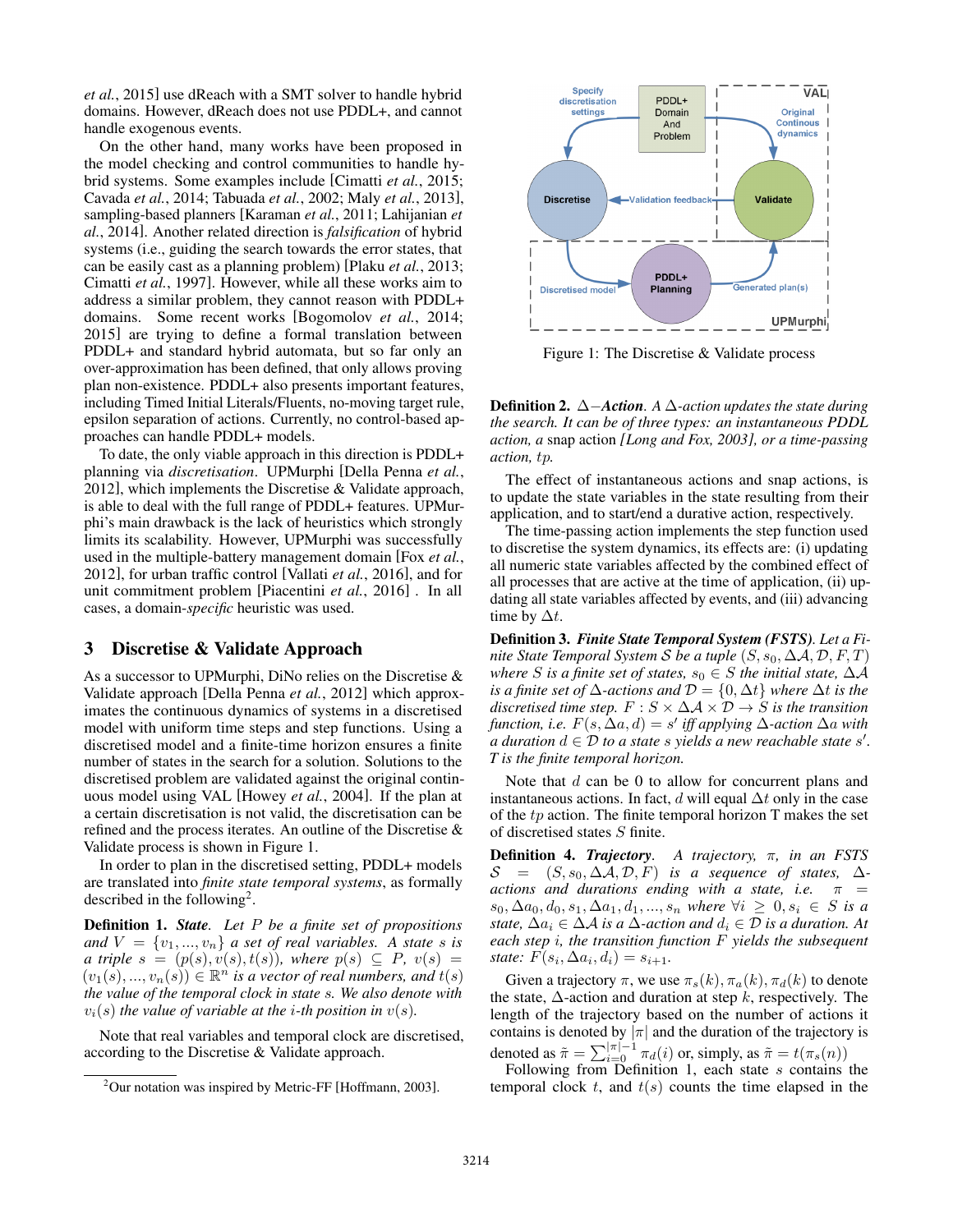current trajectory from the initial state to *s*. Furthermore,  $\forall s_i, s_j \in S : F(s_i, \Delta a, d) = s_j, t(s_j) = t(s_i) + d$ . Clearly, for all states *s*,  $t(s) \leq T$ .

Definition 5. *Planning Problem. In terms of a FSTS, a* planning problem  $P$  *is defined as a tuple*  $P =$  $((S, s_0, \Delta \mathcal{A}, \mathcal{D}, F, T), G)$  where  $G \subseteq S$  is a finite set of goal *states.* A *solution to*  $P$  *is a trajectory*  $\pi^*$  *where*  $|\pi^*| = n, \tilde{\pi} \leq$  $T, \pi_s^*(0) = s_0$  and  $\pi_s^*(n) \in G$ .

### 3.1 Handling the PDDL+ Semantics through Discretisation

In the following we show how FSTS are used to handle the PDDL+ semantics, and describe how this approach has been first implemented in UPMurphi<sup>3</sup>.

Time and Domain Variable Discretisation. UPMurphi discretises hybrid domains using discrete uniform time steps and corresponding step functions. The discretisations for the continuous time and the continuous variables are set by the user. Timed Initial Literals and Fluents are variables whose value changes at a predefined time point [Edelkamp and Hoffmann, 2004]. UPMurphi can handle Timed Initial Literals and numeric Timed Initial Fluents to the extent that the discretisation used is fine enough to capture the happenings of TILs and TIFs. On the other hand, the time granularity of TILs and TIFs can be used as a guidance for choosing the initial time discretisation.

Actions and Durative-Actions. Actions are instantaneous, while durative-actions are handled following the start-processstop model introduced by [Fox and Long, 2006]. A durativeaction is translated into: (i) two snap actions that apply the discrete effects *at start* and *at end* of the action; (ii) a process that applies the continuous change over the action execution (iii) and an event that checks whether all the *overall* conditions are satisfied in the open interval of the durative-action execution. Following Definition 2, actions in UPMurphi are used to model instantaneous and snap actions, while the special action time-passing *tp* is used to advance time and handle processes and events.

Processes and Events. UPMurphi uses the *tp* action to check preconditions of processes and events at each clock-tick, and then apply the effects for each triggered event and active process. Clearly, the processes/events interleaving could easily result in a complex scenario to be executed, as for example an event can initiate a process, or multiple events can be triggered at a single time point. To address this kind of interaction between processes and events, UPMurphi works as follows: first, it applies the continuous changes for each active process and the effects of each triggered event. Second, it assumes that no event can affect the parts of the state relevant to the preconditions of other events, according to the *no moving target* definition provided by [Fox and Long, 2003]. In this way, the execution of events is mutually-exclusive, and their order of execution does not affect the final outcome of the plan. Third, UPMurphi imposes that, at each clock tick, any event can be fired at most once, as specified by [Fox *et al.*, 2005], for avoiding cyclic triggering of events.

# 4 Staged Relaxed Planning Graph+

This section describes the Staged Relaxed Planning Graph+ (SRPG+) domain-independent heuristic designed for PDDL+ domains and implemented in DiNo.

The SRPG+ heuristic is based on Propositional [Hoffmann and Nebel, 2001], Numeric [Hoffmann, 2003] and Temporal RPGs [Coles *et al.*, 2010; 2012]. Like its predecessors, SRPG+ relaxes the original problem and ignores the delete effects of actions on propositional facts. Numeric variables are represented as upper and lower bounds which are the theoretical highest and lowest values each variable can take at the given fact layer. Each layer is time-stamped to keep track of its time of occurrence.

The SRPG+, however, extends the capability of its RPG predecessors by tracking processes and events to capture the continuous and discrete evolution of the system.

For clarity, we denote SRPG+ as the heuristic and SRPG as the internal relaxed planning graph structure.

#### 4.1 Building the SRPG

Apart from the inclusion of processes and events, the SRPG+ significantly differs from the Temporal RPG in time-handling. The SRPG contains *every* fact layer with the corresponding time clock, and in this sense the RPG is "staged", as the finite set of fact layers are separated by  $\Delta t$ . In contrast, the TRPG takes time constraints into account by time-stamping each fact layer at the earliest possible occurrence of a happening. Only fact layers where values are directly affected by actions are contained in the TRPG.

**Definition 6.** *Fact Layer*. A fact layer  $\hat{s}$  is a tuple  $(p^+(\hat{s}), v^+(\hat{s}), v^-(\hat{s}), t(\hat{s}))$  where  $p^+(\hat{s}) \subseteq P$  is a finite set *of true propositions,*  $v^+(\hat{s})$  *is a vector of real upper-bound variables,*  $v^-(\hat{s})$  *is a vector of real lower-bound variables, and*  $t(\hat{s})$  *is the value of the temporal clock.* 

Notationally,  $v_i^+(s)$  and  $v_i^-(s)$  are, respectively, the upper and lower-bound values of the variable at position *i* in *v*(*s*).

In the following we give a formal definition of an SRPG, starting from the problem for which it is constructed.

**Definition 7.** *SRPG. Let*  $P = (S, G)$  *be a planning problem in the FSTS*  $S = (S, s_0, \Delta \mathcal{A}, \mathcal{D}, F, T)$ *, then a Staged Relaxed Planning Graph S is a tuple*  $(S, \widehat{s}_0, \Delta A, \Delta t, F, T)$  where *S is a finite set of fact layers,*  $\widehat{s}_0$  *is the initial fact layer,*  $\Delta A$  *is a set* of relaxed  $\Delta$  actions,  $\Delta t$  is the time step.  $\widehat{F}:\widehat{S}\!\times\!2^{\Delta\mathcal{A}}\!\times\!\Delta t\to$  $\widehat{S}$  *is the SRPG transition function. T is the finite temporal horizon.*

The SRPG follows the priority of happenings from VAL, i.e. each new fact layer  $\hat{s}$ <sup>'</sup> is generated by applying the effects of active processes in  $\hat{s}$ , applying the effects of any triggered events and firing all applicable actions, respectively. Note that, as for the FSTS, also in the SRPG the time passing action *tp* is used for handling processes and events effects and for advancing time by  $\Delta t$ .

Fact layers and relaxed actions in the SRPG are defined as in the standard numeric RPG, except for the fact that each fact layer includes also the temporal clock.

Effects are defined as a tuple  $eff(x)$  =  $(p^+(eff(x)), p^-(eff(x)), v^+(eff(x)), v^-(eff(x)))$  where

<sup>&</sup>lt;sup>3</sup>UPMurphi can also be used as Universal Planner, where a policy is generated, while we focus here on finding single plans.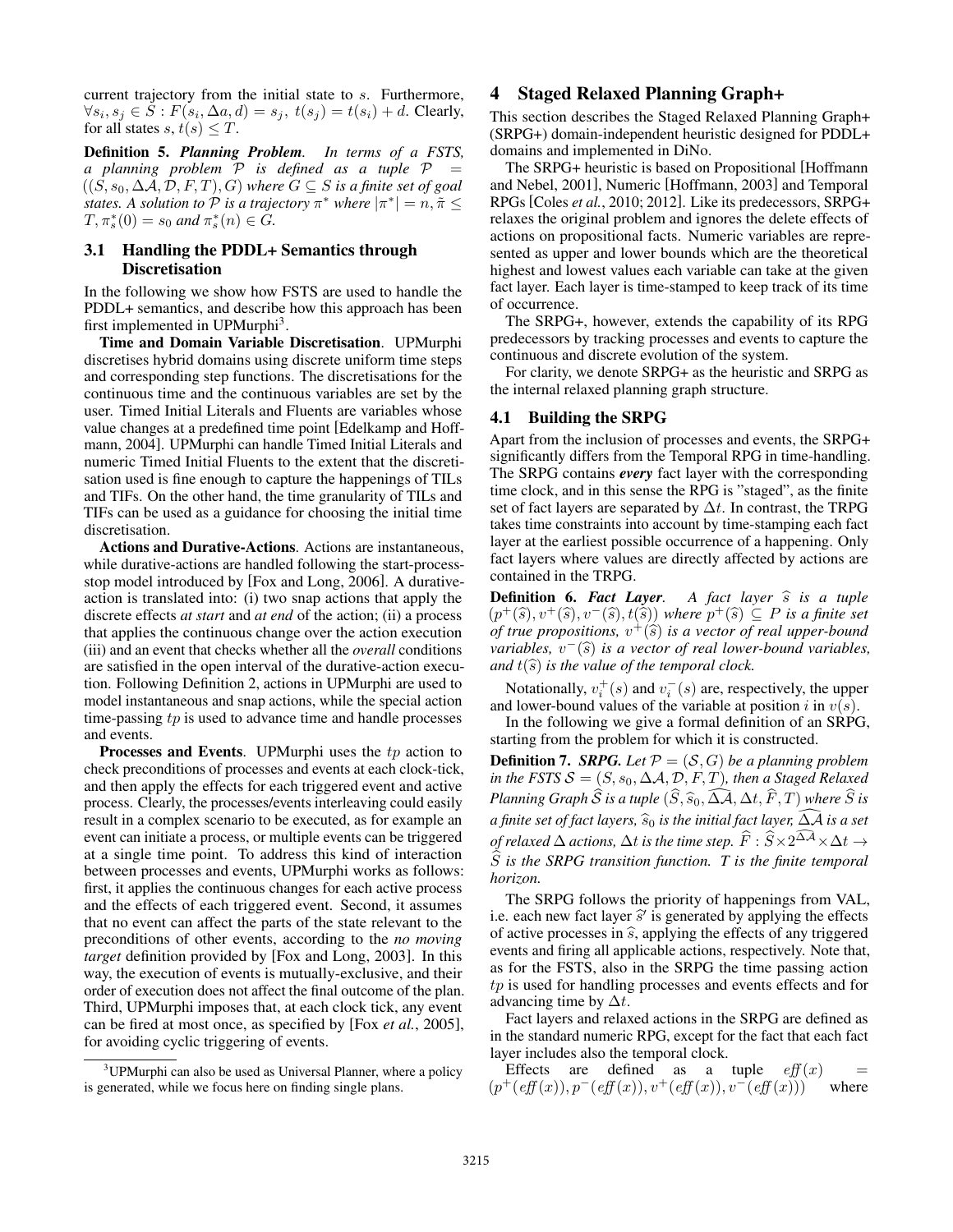Algorithm 4.1: Building the SRPG

Data:  $P = ((S, s_0, \Delta \mathcal{A}, \mathcal{D}, F, T), G);$  $\widehat{Proc}$  = Set of processes;  $Ev =$  Set of events; Result: return a constructed SRPG object if exists  $\hat{s} := s_0;$  $2 \hat{S} := \{s_0\};$  $S := (S, \widehat{s}, \Delta \mathcal{A}, \Delta t, F, T);$ 4 while  $(\forall g \in G : p^+(g) \nsubseteq p^+(\widehat{s})) \vee (\exists v_i \in v(g) : v_i < v_i^-(\widehat{s}))$  $\vee v_i > v_i^+(\widehat{s})\)$  do<br>*if t*  $\widehat{s}$  $\begin{array}{c|c} \n\mathbf{5} & \n\mathbf{1} & \n\mathbf{1} & \n\mathbf{1} & \n\mathbf{1} & \n\mathbf{1} & \n\mathbf{1} & \n\mathbf{1} & \n\mathbf{1} & \n\mathbf{1} & \n\mathbf{1} & \n\mathbf{1} & \n\mathbf{1} & \n\mathbf{1} & \n\mathbf{1} & \n\mathbf{1} & \n\mathbf{1} & \n\mathbf{1} & \n\mathbf{1} & \n\mathbf{1} & \n\mathbf{1} & \n\mathbf{1} & \n\mathbf{1} & \n\math$ <sup>6</sup> return *f ail*; *r* forall  $\widehat{proc} \in \widehat{Proc}$  do<br> *s* for  $( \widehat{proc} ) \subset$ **if**  $p(pre(\widehat{proc})) \subseteq p^+(\widehat{s}) \land$  $(\forall v_i \in v (pre(\widehat{proc})) : v_i \geq v_i^-(\widehat{s}) \land v_i \leq v_i^+(\widehat{s}))$ then  $\forall v_i \in v^+(eff(\widehat{proc})) : v_i^+(\widehat{s}) := v_i^+(\widehat{s}) + v_i;$ 10  $\bigcup \forall v_i \in v^-(eff(\widehat{proc})) : v_i^-(\widehat{s}) := v_i^-(\widehat{s}) - v_i;$ 11 forall  $\hat{ev} \in \widehat{Ev}$  do<br>
12 **if**  $p(\textit{pre}(\hat{ev}))$ **if**  $p(\text{pre}(\widehat{ev})) \subseteq p^+(\widehat{s})$   $\wedge$  $(\forall v_i \in v (pre(\widehat{ev})) : v_i \ge v_i^-(\widehat{s}) \land v_i \le v_i^+(\widehat{s}))$ then 13 **p**+(*s*) :=  $p$ +(*s*)  $\cup$   $p$ +(*eff*(*ev*<sup>t</sup>));<br>
14 **p**+(*s*)  $\cup$  *p*<sup>+</sup>(*eff*(*ev*<sub>1</sub>)); *n*<sup>+</sup>(*s*) := *n* 14  $\forall v_i \in v^+(eff(\hat{e}v)) : v_i^+(\hat{s}) := max(v_i^+(\hat{s}), v_i)$  $\forall v_i \in v^-(eff(\hat{ev})) : v_i^-(\hat{s}) := min(v_i^-(\hat{s}), v_i)$ 15  $\hat{s}_c := \hat{s}$ ;<br>
16 **forall**  $\hat{a}$ 16 **forall**  $\widehat{a} \in \Delta A$  **do** 17 **if**  $p(pre(\widehat{a})) \subseteq p^+(\widehat{s}_c) \wedge$  $(\forall v_i \in v (pre(\widehat{a})) : v_i \ge v_i^-(\widehat{s_c}) \land v_i \le v_i^+(\widehat{s_c}))$ then 18  $p^+(\hat{s}) := p^+(\hat{s}) \cup p^+(eff(\hat{a}));$ <br>
19  $\forall v_i \in v^+(eff(\hat{a})) : v_i^+(\hat{s}) := n$  $\forall v_i \in v^+(eff(\hat{a})) : v^+_i(\hat{s}) := max(v^+_i(\hat{s}), v_i);$ <br> $= (\hat{a} \times \hat{b})$  $\mathcal{V}v_i \in v^-(eff(\widehat{a})): v_i^-(\widehat{s}):= min(v_i^-(\widehat{s}), v_i);$  $\begin{aligned} \mathbf{z_1} \quad \begin{array}{|c|} \hline t(\widehat{s}) := t(\widehat{s}) + \Delta t; \ \widehat{S} := \widehat{S} \cup \widehat{s}; \end{array} \end{aligned}$  $\widehat{S} := \widehat{S} \cup \widehat{s}$ ; 23 return  $\widehat{S}$ ;

 $p^+(eff(x)), p^-(eff(x)) \subseteq P$  (add and delete effects respectively),  $v^+(eff(x))$  and  $v^-(eff(x))$  are effects on numeric values (increasing and decreasing, respectively), and *x* can be any  $\Delta$ -action, process, or event. Preconditions are defined analogously:  $pre(x) = (p(pre(x)), v(pre(x)))$  where  $p(pre(x)) \subseteq P$  is a set of propositions and  $v(pre(x))$  is a finite set of numeric constraints.  $p_i^+(eff(x)) \in p^+(eff(x))$ is effect on the *i*-th proposition in  $p(s)$ ,  $v_i^+(eff(x))$  and  $v_i^-(eff(x))$  are the real values of the *i*-th increasing and decreasing effects affecting upper bound  $v_i^+(s)$  and lower bound  $v_i^-(s)$ , respectively.

The SRPG transition function  $\widehat{F}$  is a relaxation of the original FSTS transition function *F*, and follows the standard RPG approach: effects deleting any propositions are ignored and the numeric effects only modify the appropriate bounds for

each numeric variable. Note that the set  $\Delta A$  of relaxed  $\Delta$ actions includes the time passing action *tp* as from Definition 1. Also in the SRPG the *tp* is responsible for handling processes and events, whose effects are relaxed in the standard way. The construction of SRPG is shown in Algorithm 4.1. The first fact layer consists of the initial state (lines 1-3). Then the SRPG is updated until a goal state is found (line 4) or the time horizon is reached (line 5). In the former case, the SRPG constructed so far is returned, and the relaxed plan is extracted using backwards progression mechanism introduced in [Hoffmann, 2003]. In the latter case, a heuristic value of infinity  $(h(s) = \infty)$  is assigned to the current state. To construct the next fact layer, first the active processes are considered (lines 7-8) and the relaxed effects are applied to update upper and lower bounds of variables (lines 9-10). The same is then applied for events (lines 11-15) and instantaneous actions (lines 16-20), that can also add new propositions to the current fact layer. The last step is to increment the temporal clock (line 21), and the new fact layer is then added to the SRPG (line 22).

Note that, as a back-up strategy, DiNo reverts to a breadthfirst search if the SRPG+ is unable to extract sufficient information from the domain to reach the relaxed goal within the set temporal horizon *T* (i.e.  $h(s) = \infty$  for all states).

### 4.2 Time Handling in the SRPG

The time-passing action plays an important role as it propagates the search in the discretised timeline. During the normal expansion of the Staged Relaxed Planning Graph, the timepassing is one of the  $\Delta$ -actions and is applied at each fact layer. Time-passing can be recognised as a helpful action [Hoffmann and Nebel, 2001] when its effects achieve some goal conditions (or intermediate goal facts). However, if, at a time *t*, no helpful actions are available to the planner, time-passing is assigned highest priority and used as a helpful action. This allows the search to quickly manage states at time *t* where no happenings of interest are likely to occur.

This is the key innovation with respect to the standard search in the discretised timeline performed, e.g., by UPMurphi. Indeed, the main drawback of UPMurphi is in that it needs to expand the states at each time step, even during the *idle periods*, i.e., when no interesting interactions or effects can happen. Conversely, SRPG+ allows DiNo to identify time-passing as a helpful action during *idle periods* and thus advance time, mitigating the state explosions.

An illustrative example is shown in Figure 2, that compares the branching of the search in UPMurphi and DiNo when planning with a Solar Rover domain. The domain is described in detail in Section 5. Here we highlight that the planner can decide to use two batteries, but the goal can only be achieved thanks to a Timed Initial Literal that is triggered only late in the plan. UPMurphi has no information about the future TIL, therefore it tries to use the batteries at each time step. On the contrary, DiNo recognises the time-passing as a helpful action, and this prunes the state space dramatically.

#### 4.3 Processes and Events in SRPG+

As the SRPG+ heuristic is tailored for PDDL+ domains, it takes into account processes and events. In the SRPG, the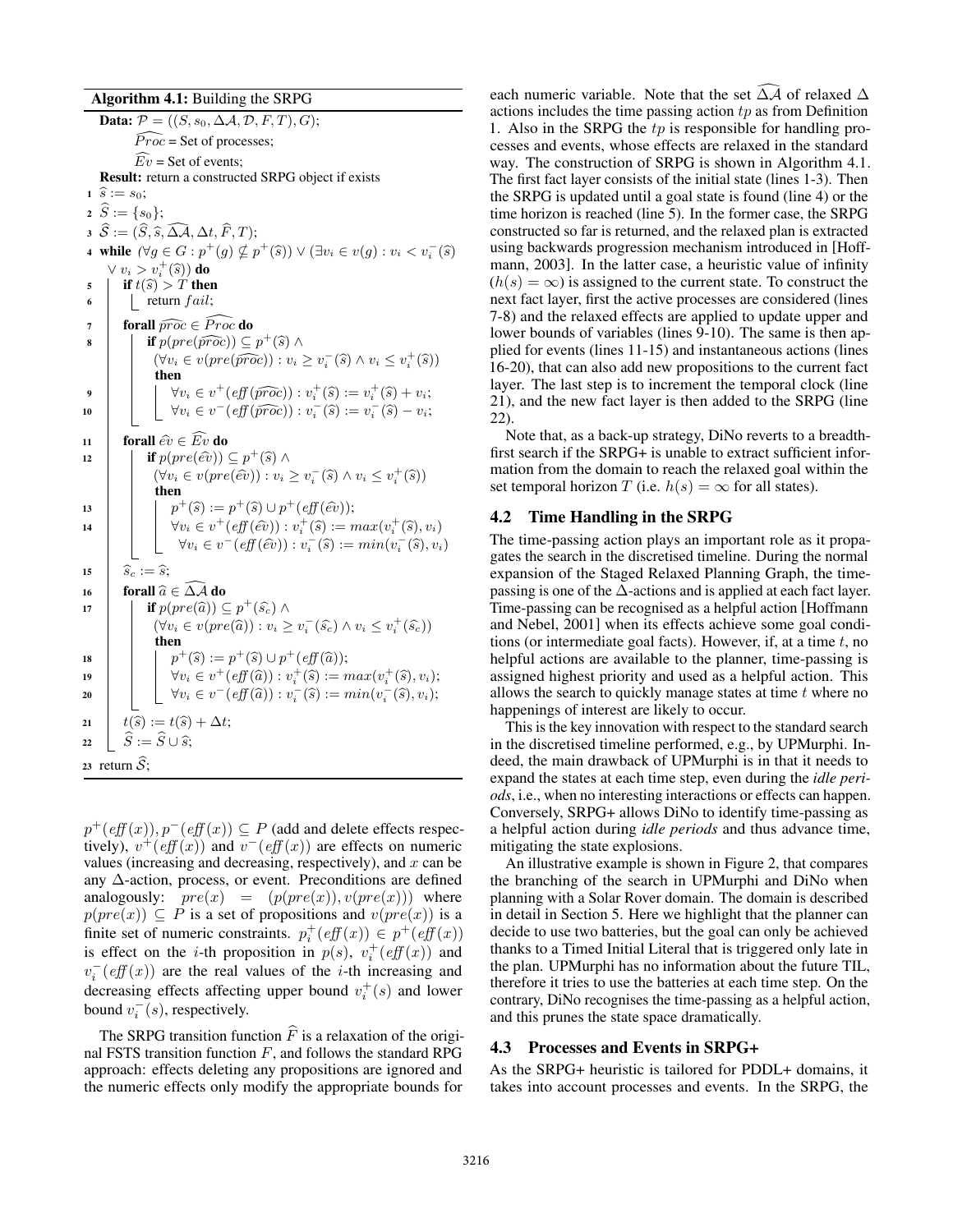

Figure 2: Branching of search trees (Blue states are explored, orange are visited. Red edges correspond to helpful actions)

continuous effects of processes are handled in the same manner as durative action effects, i.e. at each action layer, the numeric variables upper and lower bounds are updated based on the time-step functions used in the discretisation to approximate the continuous dynamics of the domain.

Events are checked immediately after processes and their effects are relaxed as for the instantaneous actions. The events can be divided into "good" and "bad" categories. "Good" events aid in finding the goal whereas "bad" events either hinder or completely disallow reaching the goal. Currently, DiNo is agnostic about this distinction. However, as a direct consequence of the SRPG+ behaviour, DiNo exploits good events and ignores the bad ones. Future work will explore the possibility of inferring more information about good and bad events from the domain.

### 5 Evaluation

In this section we evaluate the performance of DiNo on PDDL+ benchmark domains. Note that the only planner able to deal with the same class of problems is UPMurphi, which is also the most interesting competitor as it can highlight the benefits of the proposed heuristic. For sake of completeness, where possible, we also provide a comparison with other planners able to handle (sub-class of) PDDL+ features, i.e. POPF [Coles *et al.*, 2010] and dReach [Bryce *et al.*, 2015]4.

For our experimental evaluation, we consider two benchmark domains: Generator and Car. In addition, we also consider two more domains that highlight specific aspects of DiNo: Solar Rover that shows how DiNo handles TILs, and Powered Descent that further tests its non-linear capabilities.

Note that to achieve the results a discretisation of  $\Delta t = 1.0$ was chosen, except non-linear Generator where some problems required refinement to  $\Delta t = 0.5$ .

For a fair comparison, all results were achieved by running the competitor planners on a machine with an 8-core Intel Core i7 CPU, 8GB RAM and Ubuntu 14.04 operating system. For more information visit *kcl-planning.github.io/DiNo*

Generator. This domain [Howey and Long, 2003] is wellknown across the planning community and has been a test-bed for many planners. The problem revolves around refueling a

diesel-powered generator which has to run for a given duration without overflowing or running dry. We evaluate DiNo on both the linear and non-linear versions of the problem. In both variants, we increase the number of tanks available to the planner while decreasing the initial generator fuel level for each subsequent problem.

The non-linear Generator models fuel flow rate using Torricelli's Law which states: *Water in an open tank will flow out through a small hole in the bottom with the velocity it would acquire in falling freely from the water level to the hole*. The fuel level in a refueling tank  $(V_{fuel})$  is calculated by:

$$
V_{fuel} = (-kt_r + \sqrt{V_{init}})^2 \qquad t_r \in \left[0, \frac{\sqrt{V_{init}}}{k}\right] \quad (1)
$$

 $V_{init}$  the initial volume of fuel in the tank,  $k$  the fuel flow constant (which depends on gravity, size of the drain hole, and the cross-section of the tank), and  $t_r$  is the time of refueling (bounded by the fuel level and the flow constant). The rate of change in the tank's fuel level is modelled by:

$$
\frac{dV_{fuel}}{dt} = 2k(kt_r - \sqrt{V_{init}}) \qquad t_r \in \left[0, \frac{\sqrt{V_{init}}}{k}\right] \tag{2}
$$

This domain has been previously encoded in PDDL by [Howey and Long, 2003].

The results for the linear Generator problems show that DiNo clearly outperforms its competitors and scales really well on this problem whereas UPMurphi, POPF and dReach all suffer from state space explosion relatively early.

The non-linear version could only be tested on DiNo and UPMurphi as the remaining planners do not support non-linear behaviour. However, the search space proved too large for UPMurphi, it failed to solve any of our test problems. DiNo found solutions to problems using  $\Delta t = 1.0$ . However, some of the found plans were invalid. Applying the Discretise & Validate approach, we refined the discretisation to  $\Delta t = 0.5$ and valid solutions were returned. In both variants of the domain, time horizon was set to  $T = 1000$ , that is the duration for which the generator is requested to run.

Though dReach is able to reason with non-linear dynamics, their results have been left out of our comparison due to the difficulty with reproducing our domain (written in PDDL+) using the dReach modelling language. The dReach domain and problem descriptions are not standardised and extremely difficult to formulate. Each mode has to be explicitly defined, meaning that the models are excessive in size (i.e. the files for 1, 2, 3 and 4-tank problems are respectively 91, 328, 1350, 5762 lines long). Furthermore, compared to our model, Bryce et al. use a much simplified version of the problem where the generator can never overflow, the refueling action duration is fixed (tanks have no defined capacity), and the flow rate formula is defined as  $(0.1 * (tank\_refuel\_time^2))$ . Still, in this simplified domain, dReach could only scale up to 3 tanks.

In contrast, our variant of the non-linear Generator problem uses the Torricelli's Law to model the refueling flow rate (2), the refueling actions have inequality-based duration dependent on the tanks' fuel levels (1), and the generator can easily overflow. As a result, our domain is far more complex and further proves our improvement.

<sup>&</sup>lt;sup>4</sup>We do not consider [Bogomolov *et al.*, 2014] as they only focus on proving plan-non-existence.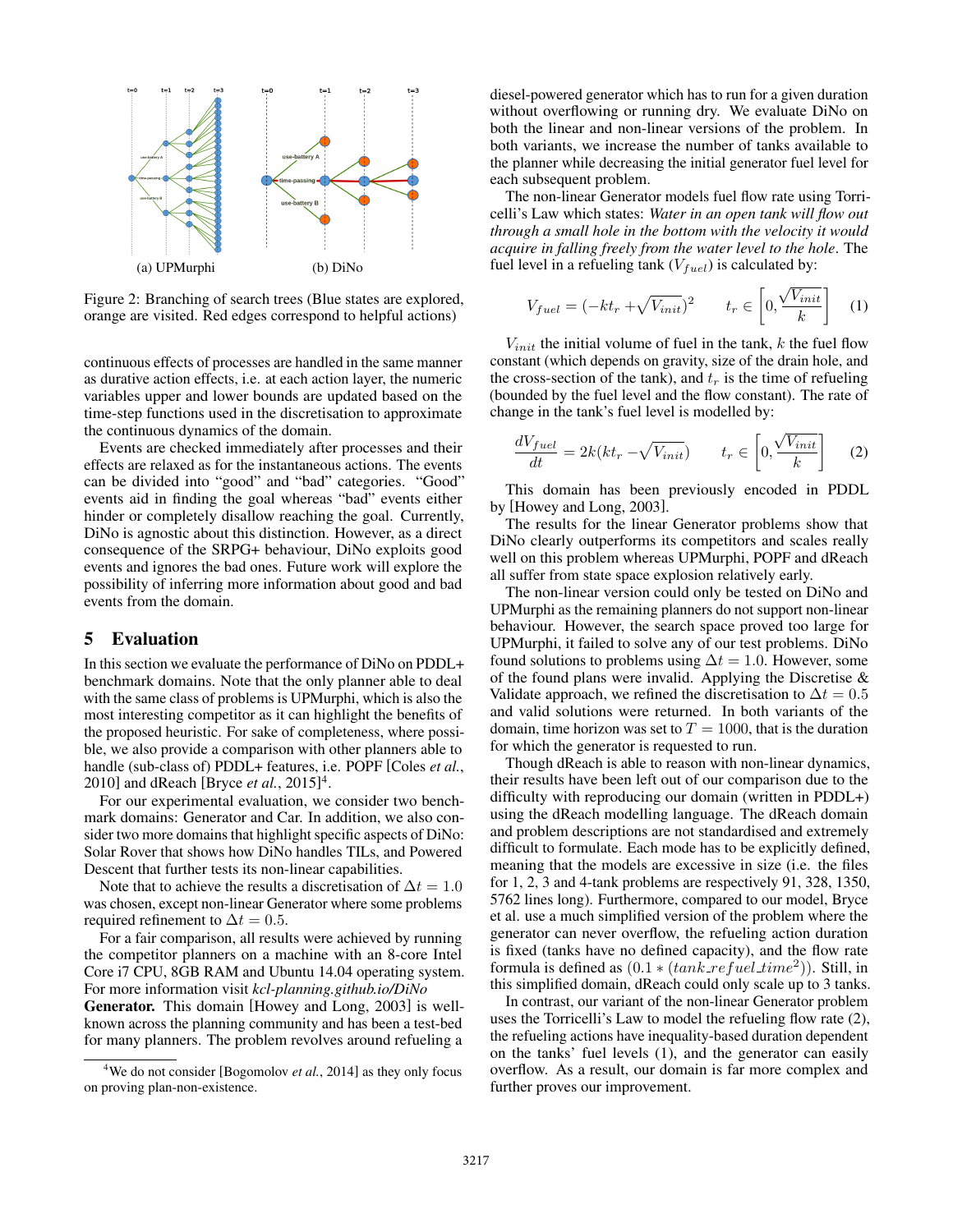|                         | LINEAR GENERATOR |                         |                              |                               | NON-LINEAR GENERATOR  |                              | <b>LINEAR SOLAR ROVER</b> |                              | <b>NON-LINEAR SOLAR ROVER</b> |                              | <b>POWERED DESCENT</b>       |                       | <b>CAR</b>  |                 |
|-------------------------|------------------|-------------------------|------------------------------|-------------------------------|-----------------------|------------------------------|---------------------------|------------------------------|-------------------------------|------------------------------|------------------------------|-----------------------|-------------|-----------------|
| <b>PROBLEM</b>          | <b>DiNo</b>      | <b>POPF</b>             | dReach                       | <b>UPMurphi</b>               | <b>DiNo</b>           | <b>UPMurphi</b>              | <b>DiNo</b>               | <b>UPMurphi</b>              | <b>DiNo</b>                   | <b>UPMurphi</b>              | <b>DiNo</b>                  | <b>UPMurphi</b>       | <b>DiNo</b> | <b>UPMurphi</b> |
|                         | 0.34             | 0.01                    | 2.87                         | 140.50                        | 3.62                  | л                            | 0.70                      | 203.26                       | 1.10                          | 288.94                       | 0.68                         | 0.18                  | 1.74        | 0.22            |
| ۰                       | 0.40             | 0.01                    | л                            | A                             | 0.78                  | A                            | 0.92                      | Х                            | 2.58                          | A                            | 1.04                         | 0.74                  | 4.56        | 0.30            |
|                         | 0.50             | 0.05                    | A                            | $\overline{\phantom{a}}$<br>л | 2.86                  | A                            | 1.26                      | л                            | 4.74                          | $\lambda$                    | 1.88                         | 2.98                  | 8.26        | 0.42            |
|                         | 0.60             | 0.41                    | X                            | $\overline{\mathbf{v}}$<br>A  | 59.62                 | $\overline{\mathrm{x}}$      | 1.52                      | $\overline{\text{X}}$        | 7.10                          | $\overline{\mathbf{v}}$<br>A | 3.52                         | 7.18                  | 10.28       | 0.54            |
|                         | 0.74             | 6.25                    | $\overline{\mathrm{x}}$      | $\overline{\mathbf{v}}$<br>л  | 1051.84               | $\overline{\text{X}}$        | 1.80                      | $\overline{\text{X}}$        | 9.58                          | $\overline{\mathbf{v}}$<br>л | 2.88                         | 30.08                 | 14.16       | 0.66            |
| 6                       | 0.88             | 120.49                  | A                            | л                             |                       | л                            | 2.04                      | $\lambda$                    | 12.86                         |                              | 3.14                         | 126.08                | 15.78       | 0.68            |
|                         | 1.00             | X                       | A                            | $\overline{\mathbf{v}}$<br>A  | л                     | $\overline{\mathbf{v}}$<br>A | 2.28                      | $\overline{\mathbf{v}}$<br>л | 16.48                         | $\overline{\mathbf{v}}$<br>A | 5.26                         | 322.16                | 17.08       | 0.72            |
| $\overline{\mathbf{s}}$ | 1.16             | $\overline{\mathbf{x}}$ | л                            | $\overline{\mathbf{v}}$<br>A  | л                     | $\overline{\mathbf{v}}$<br>л | 2.64                      | $\overline{\text{X}}$        | 21.38                         | $\overline{\mathbf{v}}$<br>л | 3.82                         | 879.52                | 18.90       | 0.72            |
| 9                       | 1.38             | $\overline{\text{X}}$   | $\overline{\mathbf{v}}$<br>л | $\overline{\mathbf{v}}$<br>A  | $\overline{\text{X}}$ | $\overline{\mathbf{x}}$      | 2.98                      | $\overline{\text{X}}$        | 26.74                         | $\overline{\mathbf{x}}$      | 1.58                         | 974.60                | 19.30       | 0.76            |
| $\overline{10}$         | 2.00             | $\overline{\text{X}}$   | A                            | A                             | л                     | л                            | 3.30                      | $\overline{\text{X}}$        | 29.90                         |                              | 2.26                         | Х                     | 19.50       | 0.78            |
| $\overline{11}$         | 1.84             | X                       | A                            | ᡪ<br>л                        | N/A                   | N/A                          | 3.50                      | X                            | 35.96                         | л                            | 11.24                        | A                     | N/A         | N/A             |
| $1\overline{2}$         | 2.06             | Х                       | x,<br>л                      | $\overline{\mathbf{r}}$<br>A  | N/A                   | N/A                          | 3.74                      | $\overline{\text{X}}$        | 42.54                         | $\mathbf{v}$<br>л            | 42.24                        | $\mathbf{v}$<br>A     | N/A         | N/A             |
| 13                      | 2.32             | $\overline{\mathbf{x}}$ | л                            | A                             | N/A                   | N/A                          | 4.00                      | х                            | 48.06                         | $\lambda$                    | 14.90                        | A                     | N/A         | N/A             |
| $\overline{14}$         | 2.46             | $\overline{\mathbf{x}}$ | $\lambda$                    | $\lambda$                     | N/A                   | N/A                          | 4.38                      | л                            | 55.46                         |                              | 61.94                        | A                     | N/A         | N/A             |
| $1\overline{5}$         | 2.88             | Х                       |                              | x,<br>л                       | N/A                   | N/A                          | 5.20                      | $\mathbf{v}$<br>л            | 62.84                         | $\lambda$                    | 19.86                        | л                     | N/A         | N/A             |
| $\overline{16}$         | 2.94             | $\overline{\text{X}}$   | A                            | $\overline{\mathbf{v}}$<br>A  | N/A                   | N/A                          | 5.40                      | $\overline{\text{X}}$        | 74.50                         | $\overline{\mathbf{v}}$<br>A | 80.28                        | $\overline{\text{X}}$ | N/A         | N/A             |
| 17                      | 3.42             | A                       | A                            | л                             | N/A                   | N/A                          | 5.08                      | A                            | 86.96                         |                              | 2.94                         | A                     | N/A         | N/A             |
| 18                      | 3.54             | $\overline{\mathbf{x}}$ | $\lambda$                    | л                             | N/A                   | N/A                          | 5.64                      | л                            | 95.66                         | $\lambda$                    | 2234.88                      | $\lambda$             | N/A         | N/A             |
| 19                      | 3.76             | $\overline{\mathbf{x}}$ | л                            | A                             | N/A                   | N/A                          | 6.12                      | $\overline{\text{X}}$        | 102.86                        |                              | л                            | Х                     | N/A         | N/A             |
| 20                      | 4.26             | $\overline{\mathbf{x}}$ | A                            | $\overline{\mathbf{r}}$<br>л  | N/A                   | N/A                          | 6.02                      | $\overline{\mathbf{x}}$      | 117.48                        | ᠊᠇                           | $\overline{\mathbf{r}}$<br>л | ᡪ<br>л                | N/A         | N/A             |

Table 1: Run time in seconds for each problem in our test suite ("X" - planner ran out of memory, "N/A" - problem not tested)

As can be noticed, DiNo scales very well on these problems, and drastically reduces the number of explored states and the time to find a solution compared to UPMurphi.

Solar Rover. We developed the Solar Rover domain to test the limits and potentially overwhelm discretisation-based planners, as finding a solution to this problem relies on a TIL that is triggered only late in the plan.

The task revolves around a planetary rover transmitting data which requires a certain amount of energy. To generate enough energy the rover can choose to use its batteries or gain energy through its solar panels. However, the initial state is at night time and the rover has to wait until daytime to be able to gather enough energy to send the data. The sunshine event is triggered by a TIL at a certain time. The set of problem instances for this domain has the trigger fact become true at an increasingly further time point (50 to 1000 time units).

This problem has also been extended to a non-linear version to further test our planner. Instead of instantaneous increase in rover energy, the TIL triggers a process charging the rover's battery at an exponential rate:  $\Delta E = 0.0025E^2$ .

For both variants of the domain, the time horizon is set depending on the time point at which the sunexposure TIL is triggered (as defined in the problems).

DiNo can easily handle this domain and solve all test problems. UPMurphi struggles and can only solve the smallest problem instance of either variant. POPF and dReach could not solve this domain due to problems with handling events.

Powered Descent. We developed a new domain which models a powered spacecraft landing on a given celestial body. The vehicle gains velocity due to the force of gravity. The available action is to fire thrusters to decrease its velocity. The thrust action duration is flexible and depends on the available propellant mass. The force of thrust is calculated via Tsiolkovsky rocket equation [Turner, 2008]:

$$
\Delta v = I_{sp} g \ln \frac{m_0}{m_1} \tag{3}
$$

 $\Delta v$  is the change in spacecraft velocity,  $I_{sp}$  is the specific impulse of the thruster and  $g$  is the gravitational pull.  $m_0$ is the total mass of the spacecraft before firing thrusters and  $m_1 = m_0 - qt$  is the mass of the spacecraft afterwards (where *q* is the rate at which propellant in consumed/ejected and *t* is the duration of the thrust). The goal is to make a controlled landing from the initial altitude within a given time-frame.

Powered Descent problems were set with increasing initial altitude of the spacecraft (from 100 to 2000 metres) under Earth's force of gravity. The SRPG time horizon was set to  $T = 20$  for the first 3 problems and  $T = 40$  for the remaining problem instances based on the equations in the domain.

DiNo clearly outperforms UPMurphi which suffers from state explosion relatively early.

Car. The Car domain [Fox and Long, 2006] shows that DiNo does not perform well on all types of problems. SRPG+ cannot extract enough information from the domain and as a result loses out to UPMurphi by approximately one order of magnitude. Table 1 shows results for problems with processes and events. The plan duration and acceleration are limited, and the problems are set with increasing bounds on acceleration (corresponding to the problem number). The SRPG+ time horizon was set to  $T = 15$  based on the goal conditions.

The reason behind our heuristic struggling in this case is that the domain is focused on continuous dynamics and, in fact, little search is required. Also, there is no direct link between any action and the goal conditions, since only the processes affect the necessary variables. As a consequence, DiNo reverts to a blind search and explores the same number of states as UPMurphi. The results show the overhead generated by the SRPG+ heuristic in DiNo that fundamentally depends on the sizes of states and the length of the solution.

# 6 Conclusion

We have presented DiNo, the first *heuristic* planner capable of reasoning with the full PDDL+ feature set and complex nonlinear systems. DiNo is based on the Discretise & Validate approach, and uses the novel SRPG+ domain-independent heuristic that we have introduced in this paper. We have empirically proved DiNo's superiority over its competitors on benchmark problems set in hybrid domains. Enriching discretisation-based planning with an efficient heuristic that takes processes and events into account is an important step in PDDL+ planning. Future research will concentrate on expanding DiNo's capabilities for inferring more information from the PDDL+ models.